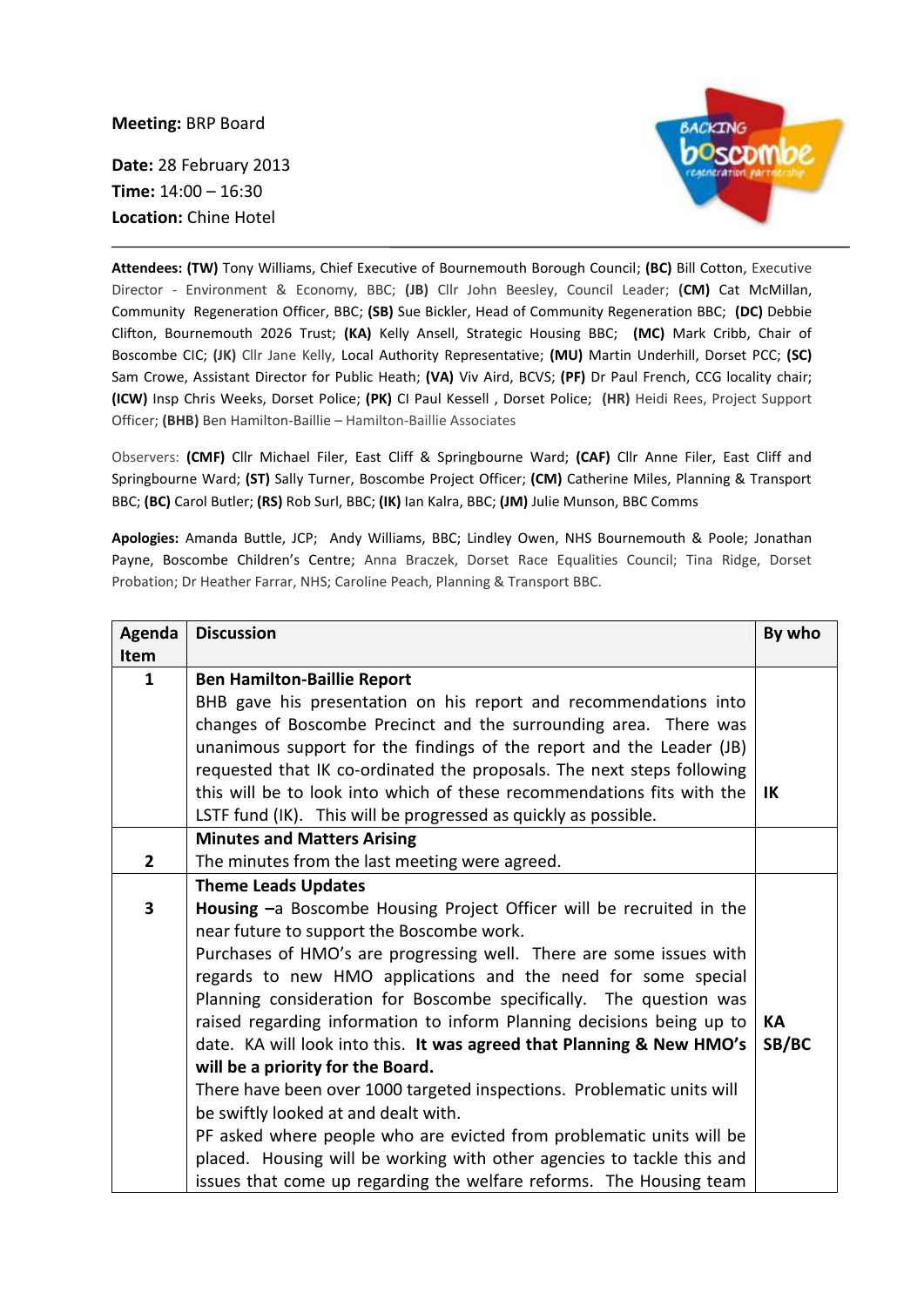|   | have an officer working one day per week on this issue.<br>Education & Attainment $-$ CM updated the group in JP's absence. An |              |
|---|--------------------------------------------------------------------------------------------------------------------------------|--------------|
|   | update from JP will be circulated with the minutes. Links are being made                                                       | <b>HR</b>    |
|   | with Health Visitors in order to understand background on Early Years                                                          |              |
|   | children.                                                                                                                      |              |
|   |                                                                                                                                |              |
|   | <b>Employment &amp; Enterprise - SB updated the group.</b> There is currently                                                  |              |
|   | no one lead for this group although MC and SB are working together on                                                          |              |
|   | this - with Mark taking the Chairs role. A group has now been formed                                                           |              |
|   | and one meeting has taken place, developing the work on identifying                                                            |              |
|   | priorities. An Action Plan has been put together. The minutes from this                                                        |              |
|   | group will be sent round with the minutes from this meeting for                                                                | HR           |
|   | information.                                                                                                                   |              |
|   | <b>Environment</b> $-$ There is now a cleansing hit team for Boscombe. The                                                     |              |
|   | communal bin scheme is working well and there has been a 95%                                                                   |              |
|   | reduction in fly-tipping. The bins in the precinct have been painted. It                                                       |              |
|   | was noted that the impact of maintenance should be looked at when                                                              |              |
|   | considering changes to the precinct. The apprenticeship scheme is                                                              | <b>SBest</b> |
|   | moving forward and SBest will update the Board further at the next                                                             |              |
|   | meeting. There will also be some involvement in the near future with                                                           |              |
|   | Keep Britain Tidy. They will hopefully be visiting Boscombe to offer                                                           |              |
|   | some recommendations. JK is also working on Boscombe in Bloom.                                                                 |              |
|   | <b>Health</b> $-$ There will be meeting on 6 March where the newly formed                                                      |              |
|   | group will meet to discuss the Health Action Plan with a focus on life                                                         |              |
|   | expectancy in Boscombe, Health Checks and the Lottery Bid which has                                                            |              |
|   | been submitted. This bid, if successful, could bring in $5 - 6$ Million over                                                   |              |
|   | 10 years.                                                                                                                      |              |
|   | Focus on Crime - Operation Jupiter                                                                                             |              |
| 4 | ICW gave a presentation on 'Operation Jupiter' an operation that is                                                            |              |
|   | being run in Western Super Mare. For Bournemouth the equivalent is                                                             |              |
|   | Operation Galaxy. Western Super Mare has very similar issues to                                                                |              |
|   | Boscombe and public perception seems to also be the same. It was                                                               |              |
|   | noted that Operation Galaxy could be borough wide with a focus on                                                              |              |
|   | Boscombe. There was a discussion around where residents go after                                                               |              |
|   | either being removed from HMO's or prevented from taking a tenancy                                                             |              |
|   | in Boscombe. Housing are six months into discussions with a small                                                              |              |
|   | group of landlords to tackle the approach in Boscombe and this will be                                                         |              |
|   | rolled out to other landlords.                                                                                                 |              |
|   | Are there any funding schemes available to have shop watch back in                                                             |              |
|   |                                                                                                                                |              |
|   | Boscombe? Avenues will be explored in order to try and make this<br>work. SB to raise at Atlas.                                | <b>SB</b>    |
|   |                                                                                                                                |              |
|   | It was noted that issue of access to GPs from the Night Shelter needs                                                          |              |
|   | looking at, as the practice in area 282 has this contract. It was also                                                         |              |
|   | noted that St Pauls may become a longer stay unit.                                                                             |              |
|   | <b>Boscombe Communications Proposal</b>                                                                                        |              |
| 5 | 35k has been allocated from Bournemouth 2026 Trust to the BRP Board                                                            |              |
|   | to help progress the work of the Board. Council Gateway has agreed to                                                          |              |
|   | part fund a Communications campaign and plan, but match from BRP is                                                            |              |